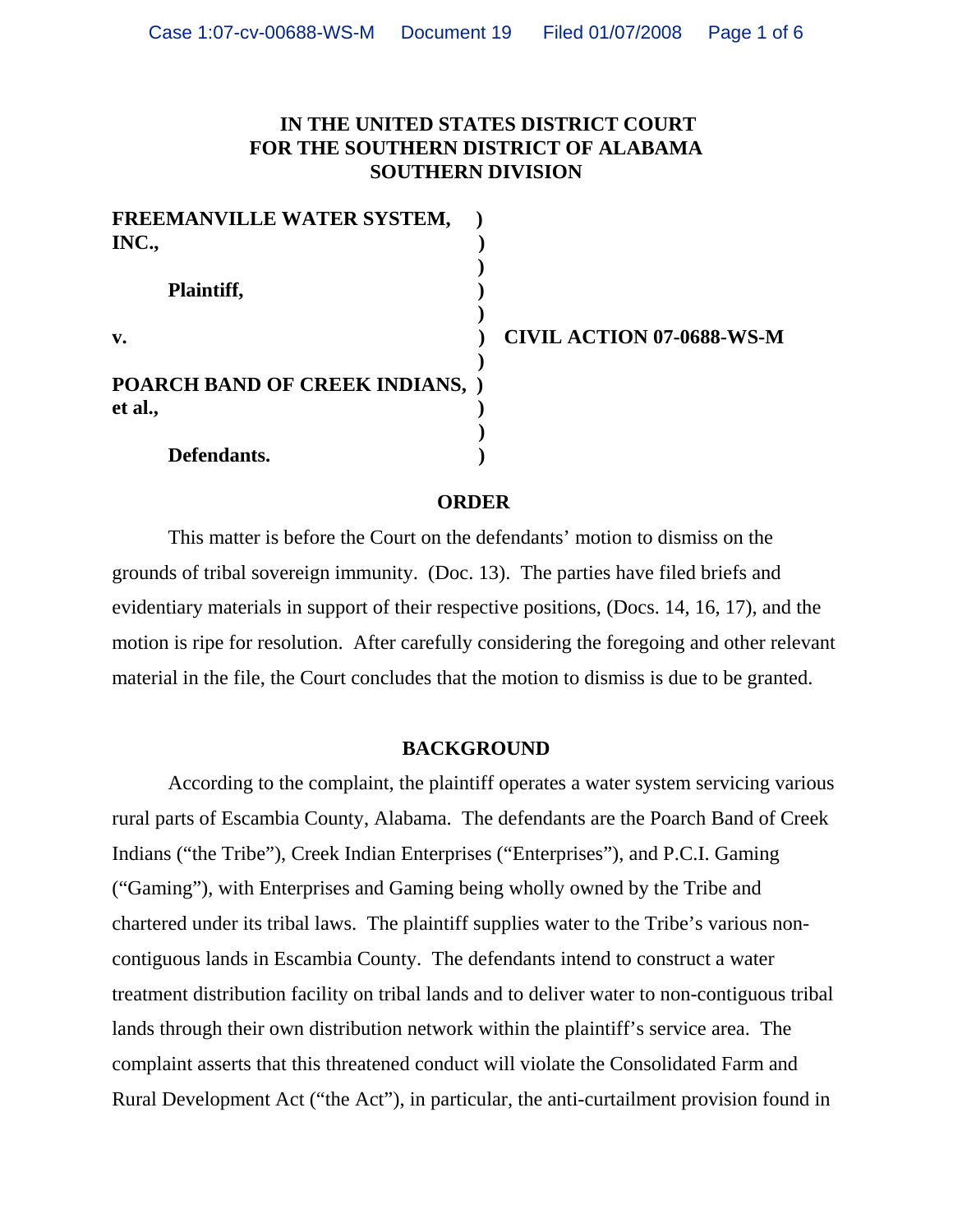7 U.S.C. § 1926(b). The plaintiff seeks declaratory and injunctive relief barring the construction of the facilities on or between tribal lands. (Doc. 1).

The defendants move to dismiss under Rule  $12(b)(1)$  on the grounds of tribal sovereign immunity. The plaintiff argues: (1) that Congress has abrogated the defendants' immunity; (2) that the defendants have waived immunity; and (3) that immunity does not extend to the defendants' conduct off tribal land or land managed in trust by the Bureau of Indian Affairs.<sup>1</sup>

### **DISCUSSION**

The existence of tribal immunity deprives a court of subject matter jurisdiction. Taylor v. Alabama Intertribal Council Title IV J.T.P.A., 261 F.3d 1032, 1034 (11<sup>th</sup> Cir. 2001). Because the defendants' attack is factual rather than facial (since it assumes the accuracy of the facts alleged in the complaint), the parties may submit evidence, and the Court "is free to weigh the evidence and satisfy itself as to the existence of its power to hear the case." *Morrison v. Amway Corp.*, 323 F.3d 920, 924-25 & n.5 (11<sup>th</sup> Cir. 2003) (internal quotes omitted).

## **A. Abrogation.**

"To abrogate tribal immunity, Congress must unequivocally express that purpose." *C&L Enterprises, Inc. v. Citizen Band Potawatomi Indian Tribe*, 532 U.S. 411, 418 (2001) (internal quotes omitted). More precisely, "Congress may abrogate a [tribal] sovereign's immunity only by using statutory language that makes its intention unmistakably clear," and "[c]itations to legislative history or inferences from general

<sup>&</sup>lt;sup>1</sup>The defendants' evidence confirms the complaint's allegation that Enterprises and Gaming are wholly owned by the Tribe and chartered under its laws. (Doc. 17, Exhibit 1). The plaintiff concedes that these entities share equally in the Tribe's sovereign immunity. (Doc. 16 at 2 ("Defendants are a federally recognized Indian tribe ...."); *id*. at 5-6).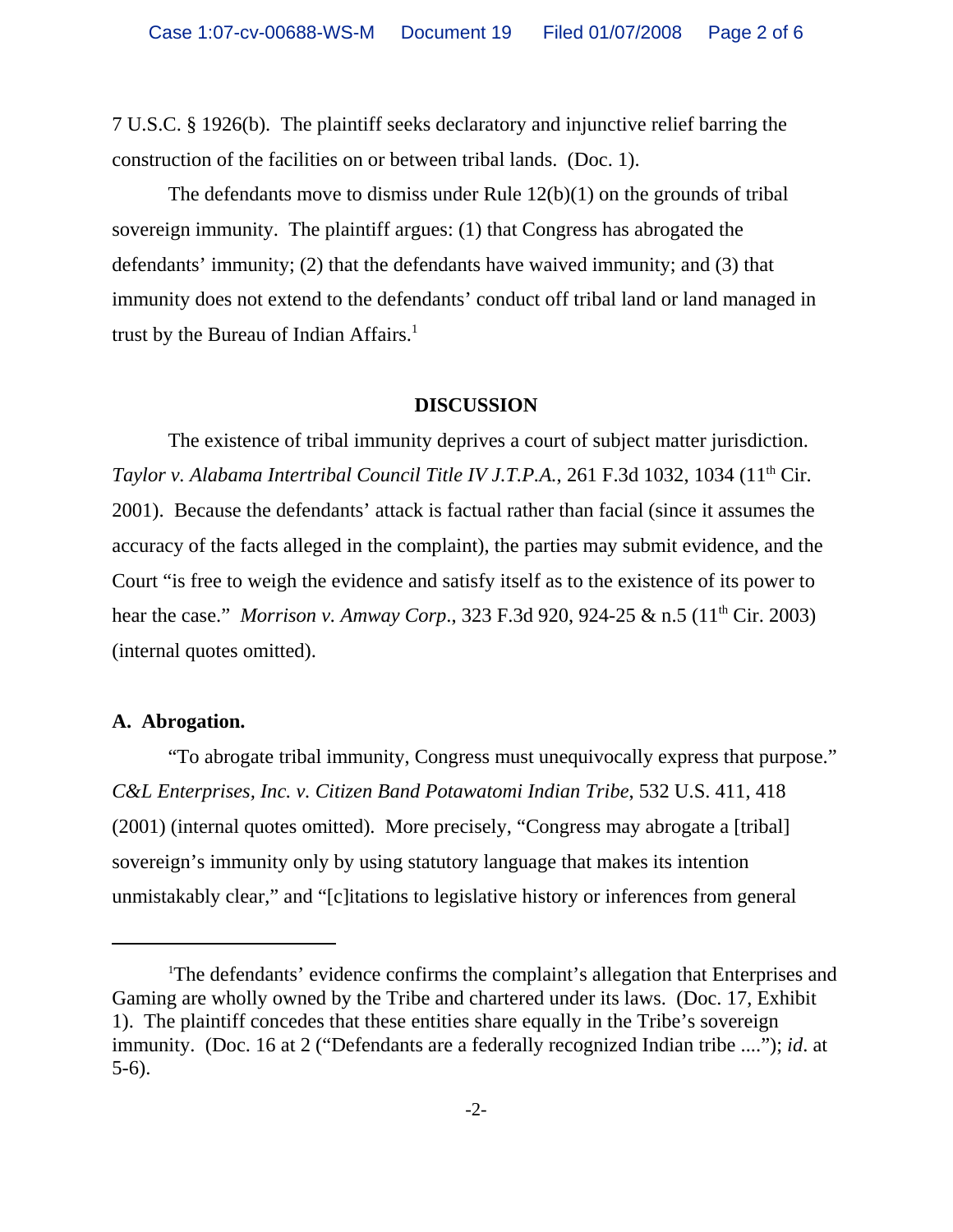statutory language are insufficient bases for a finding of congressional abrogation." *Florida v. Seminole Tribe*, 181 F.3d 1237, 1242 & n.7 (11th Cir. 1999); *accord Florida Paraplegic Association v. Miccosukee Tribe*, 166 F.3d 1126, 1131 (11<sup>th</sup> Cir. 1999). Thus, "Congress abrogates tribal immunity only where the definitive language of the statute itself states an intent either to abolish Indian tribes' common law immunity or to subject tribes to suit under the act." *Id*.

The statute under which the plaintiff sues reads in pertinent part as follows:

The service provided or made available through any such association shall not be curtailed or limited by inclusion of the area served by such association within the boundaries of any municipal corporation or other public body, or by the granting of any private franchise for similar service within such area during the term of such loan ....

7 U.S.C. § 1926(b). The plaintiff argues that the defendants constitute a "public body" under this section, such that they are "subject to" the anti-curtailment provision and "must comply" with it. (Doc. 16 at 5-6). There are at least two fatal defects with this argument.

First, the term "public body" is not defined for purposes of Section 1926(b), leaving it ambiguous as to whether it extends to Indian tribes. The plaintiff points to three other provisions of the Act that parenthetically include Indian tribes in the definition of a "public body" or "public agency,"<sup>2</sup> but those definitions do not purport to bleed over to Section 1926(b). Indeed, the express inclusion of Indian tribes in the definition of a public body in other sections implies that Indian tribes are not within the scope of that term unless expressly defined to be so.

Second, even if an Indian tribe constitutes a public body under Section 1926(b), that establishes at most that a tribe is obligated to comply with its anti-curtailment provision; it does not suggest that a tribe may be sued for violation of the provision. On the contrary, "whether an Indian tribe is *subject* to a statute and whether the tribe may be *sued* for violating the statute are two entirely different questions." *Miccosukee Tribe*, 166

<sup>2</sup> *See* 7 U.S.C. § 1926(a)(13); *id*. § 1927(a)(3)(A); *id*. § 1992.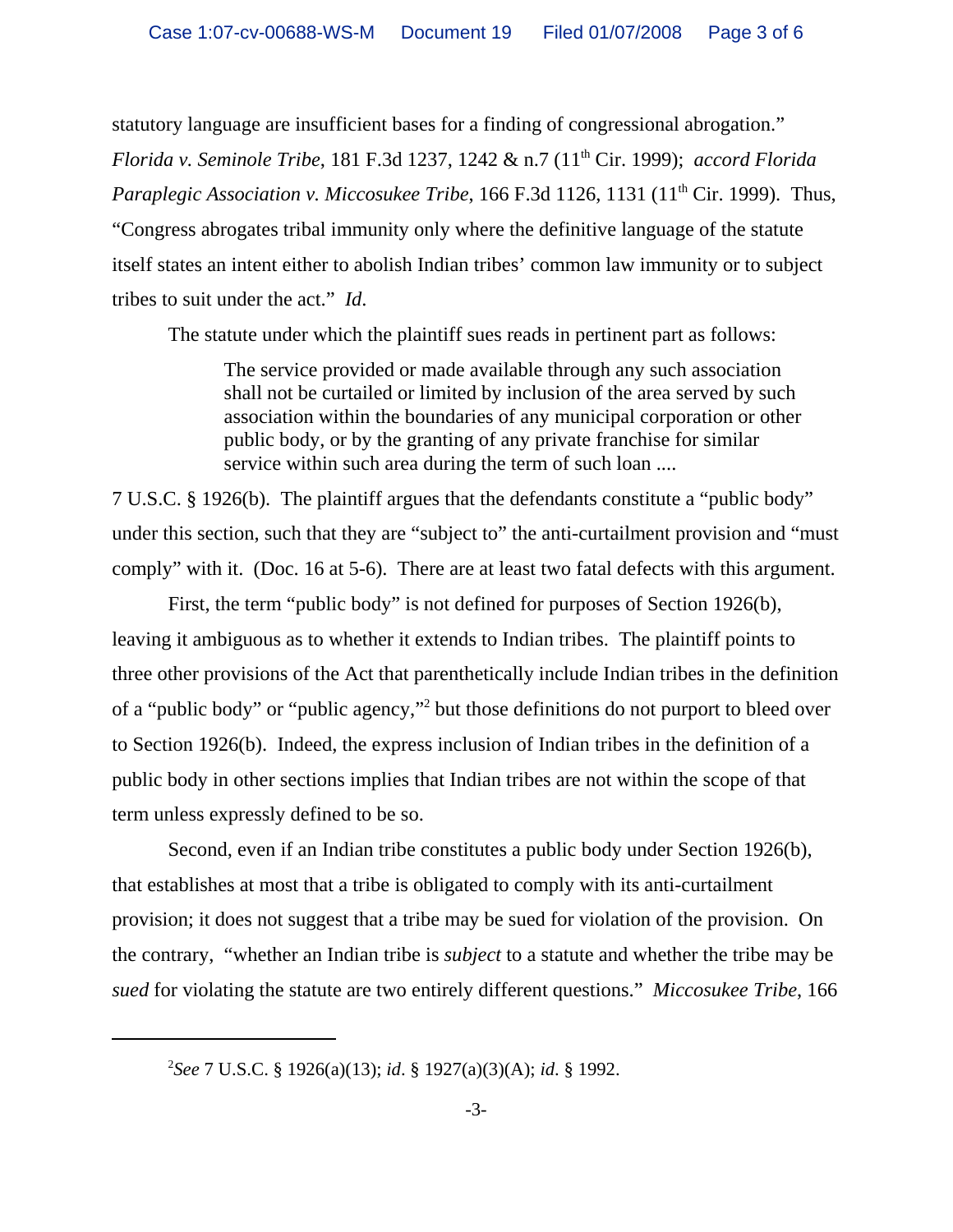F.3d at 1130 (emphasis in original). Without a showing that Congress expressly and unequivocally abrogated tribal immunity for violations of Section 1926(b), a showing that tribes are required to comply with that section is irrelevant.

The plaintiff discusses at length a number of cases holding that Congress may abrogate tribal immunity by including "Indian tribes" in a list of entities that may be sued. (Doc. 16 at 6-9). Congress, however, has done no such thing with respect to Section 1926(b).

### **B. Waiver.**

"It is settled that a waiver of [tribal] sovereign immunity cannot be implied but must be unequivocally expressed." *Santa Clara Pueblo v. Martinez*, 436 U.S. 49, 58 (1978) (internal quotes omitted); *accord Seminole Tribe*, 181 F.3d at 1243. The plaintiff nevertheless argues that the defendants waived immunity by receiving a HUD grant to build housing and by the plaintiff's expenditures, financed by loans under the Act, to service the new housing development. In conjunction therewith, says the plaintiff, the defendants "extend[ed] the promises and commitments necessary to receive and accept" the HUD funding and water services and thereby waived any claim of tribal immunity. (Doc. 16 at 10-11).

The threshold difficulty with the plaintiff's argument is that it is not supported by the evidence. With respect to the HUD grant, the plaintiff's submission consists entirely of two 1987 newspaper snippets simply confirming the award. With respect to the plaintiff's expansion, the submission consists entirely of a 1987 preliminary engineering report prepared for the plaintiff by a third party, which notes the Tribe's plans to expand housing and build an elevated water storage tank with its HUD grant and expresses optimism (based in part on those plans) that the plaintiff's own proposed expansion would be a success, financially and otherwise. (Doc. 16, Exhibit 3). Nothing in these documents reflects any "promise" or "commitment" made by the defendants, and

-4-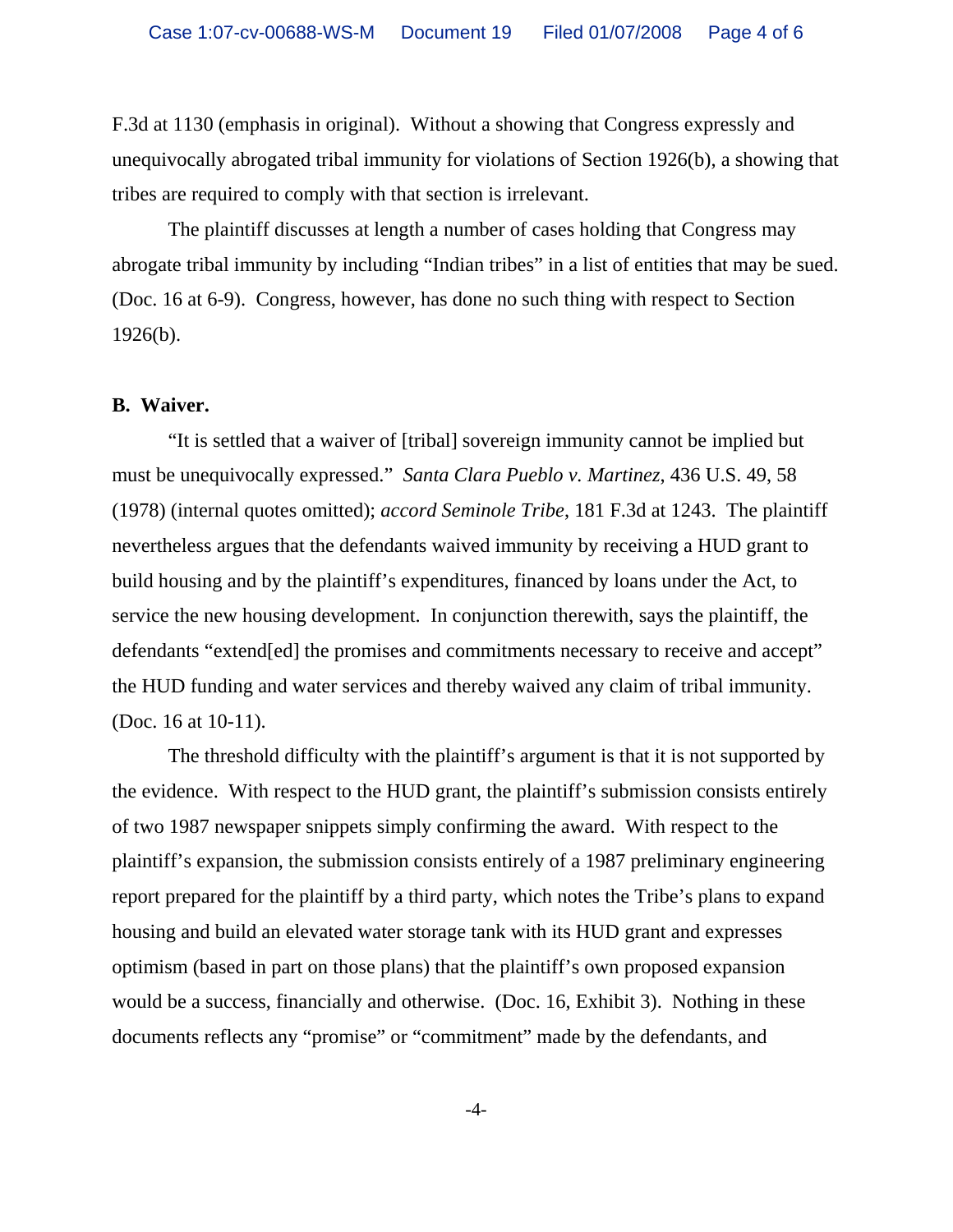certainly not one surviving some 20 years later.

Shorn of any promise or commitment, "waivers of tribal sovereign immunity cannot be implied on the basis of a tribe's actions ...." *Seminole Tribe*, 181 F.3d at 1243. Even a failure to live up to a promise or commitment (had one been shown) would not strip the defendants of their immunity. If it did, immunity would never apply to a claim for breach of contract, while in fact "[t]ribes enjoy immunity from suits on contracts ...." *Kiowa Tribe v. Manufacturing Technologies, Inc*., 523 U.S. 751, 760 (1998).

# **C. Off-Reservation Conduct.**

The plaintiff asserts that the defendants' immunity "does not go beyond tribal lands," leaving them exposed to suit with respect to that portion of the water distribution infrastructure they allegedly plan to install between non-contiguous tracts of tribal land. (Doc. 16 at 11-12). But even if the Act applies to tribes operating off tribal lands, "[t]o say substantive [federal] laws apply to off-reservation conduct ... is not to say that a tribe no longer enjoys immunity to suit," because "[t]here is a difference between the right to demand compliance with [federal] laws and the means available to enforce them." *Kiowa Tribe*, 523 U.S. at 755.

The *Kiowa Tribe* Court noted that, "[t]o date, our cases have sustained tribal immunity from suit without drawing a distinction based on where the tribal activities occurred," and it "declined to revisit [this] case law." *Id*. at 754, 760. Thus, a tribe cannot be sued for breach of a commercial contract even if the contract was entered (or payments were to be made) off tribal lands. *Id*. at 754, 760. The breadth of the tribal immunity doctrine inherited and passed on by the *Kiowa Tribe* Court is difficult to overstate, with the majority conceding that it dooms innocent tort victims, *id*. at 758, and the dissent describing the doctrine as "virtually unlimited." *Id*. at 764 (Stevens, J., dissenting). And this is the situation in the commercial context, *id*. at 760; the reach of tribal immunity in the pursuit of governmental activity (as establishing a tribal water

-5-